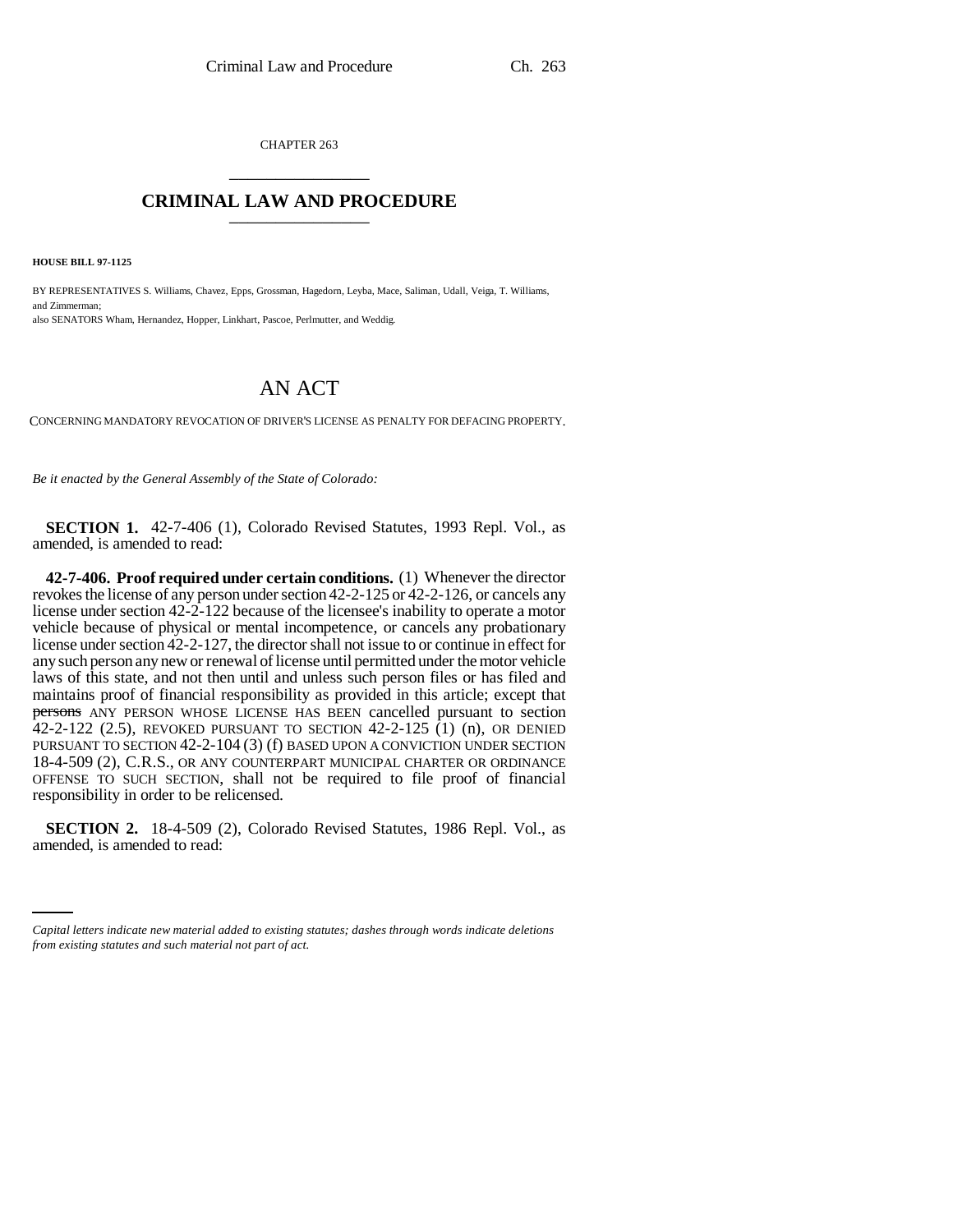**18-4-509. Defacing property.** (2) Any person who defaces or causes, aids in, or permits the defacing of public or private property without the consent of the owner by ANY METHOD OF DEFACEMENT, INCLUDING BUT NOT LIMITED TO painting, drawing, or writing, OR OTHERWISE MARRING THE SURFACE OF THE PROPERTY by use of paint, spray paint, or ink, or by any other method of defacement OR ANY OTHER SUBSTANCE OR OBJECT, commits a class 2 misdemeanor. Any person convicted of defacing property pursuant to this subsection (2) shall be ordered by the court to personally make repairs to any property damaged, or properties similarly damaged, if possible. IN ADDITION, UPON EACH CONVICTION FOR DEFACING PROPERTY PURSUANT TO THIS SUBSECTION (2), OR ADJUDICATION AS A JUVENILE DELINQUENT FOR AN ACT THAT WOULD CONSTITUTE DEFACING PROPERTY PURSUANT TO THIS SUBSECTION (2) IF COMMITTED BY AN ADULT, THE OFFENDER'S DRIVER'S LICENSE SHALL BE REVOKED AS PROVIDED IN SECTION 42-2-125, C.R.S.

**SECTION 3.** 42-2-125 (1), Colorado Revised Statutes, 1993 Repl. Vol., as amended, is amended BY THE ADDITION OF A NEW PARAGRAPH to read:

**42-2-125. Mandatory revocation of license and permit.** (1) The department shall immediately revoke the license or permit of any driver, minor driver, or provisional driver upon receiving a record showing that such driver has:

(n) BEEN CONVICTED OF DEFACING PROPERTY IN VIOLATION OF SECTION 18-4-509 (2),C.R.S., OR ANY COUNTERPART MUNICIPAL CHARTER OR ORDINANCE OFFENSE TO SUCH SECTION.

**SECTION 4.** 42-2-125 (3), Colorado Revised Statutes, 1993 Repl. Vol., as amended, is amended, and the said 42-2-125 is further amended BY THE ADDITION OF A NEW SUBSECTION, to read:

**42-2-125. Mandatory revocation of license and permit.** (3) Upon revoking the license of any person as required by this section, the department shall immediately notify the licensee as provided in section 42-2-119 (2). Where a minor driver's or provisional driver's license is revoked under paragraph (m) PARAGRAPH (m) OR (n) of subsection (1) of this section, such revocation shall not run concurrently with any previous or subsequent suspension, revocation, cancellation, or denial which is provided for by law.

(7) ANY PERSON WHO HAS A DRIVER'S LICENSE, PROVISIONAL DRIVER'S LICENSE, MINOR DRIVER'S LICENSE, OR TEMPORARY INSTRUCTION PERMIT REVOKED PURSUANT TO PARAGRAPH (n) OF SUBSECTION (1) OF THIS SECTION SHALL BE SUBJECT TO A REVOCATION PERIOD WHICH SHALL CONTINUE FOR THE PERIOD OF SIX MONTHS FOR EACH CONVICTION.

**SECTION 5.** 42-2-104 (3) (f), Colorado Revised Statutes, 1993 Repl. Vol., as amended, is amended to read:

**42-2-104. Licenses issued - denied.** (3) The department shall not issue any license to:

(f) Any person who, while under the age of sixteen, was convicted of any offense which THAT would have made the person subject to having driving privileges revoked